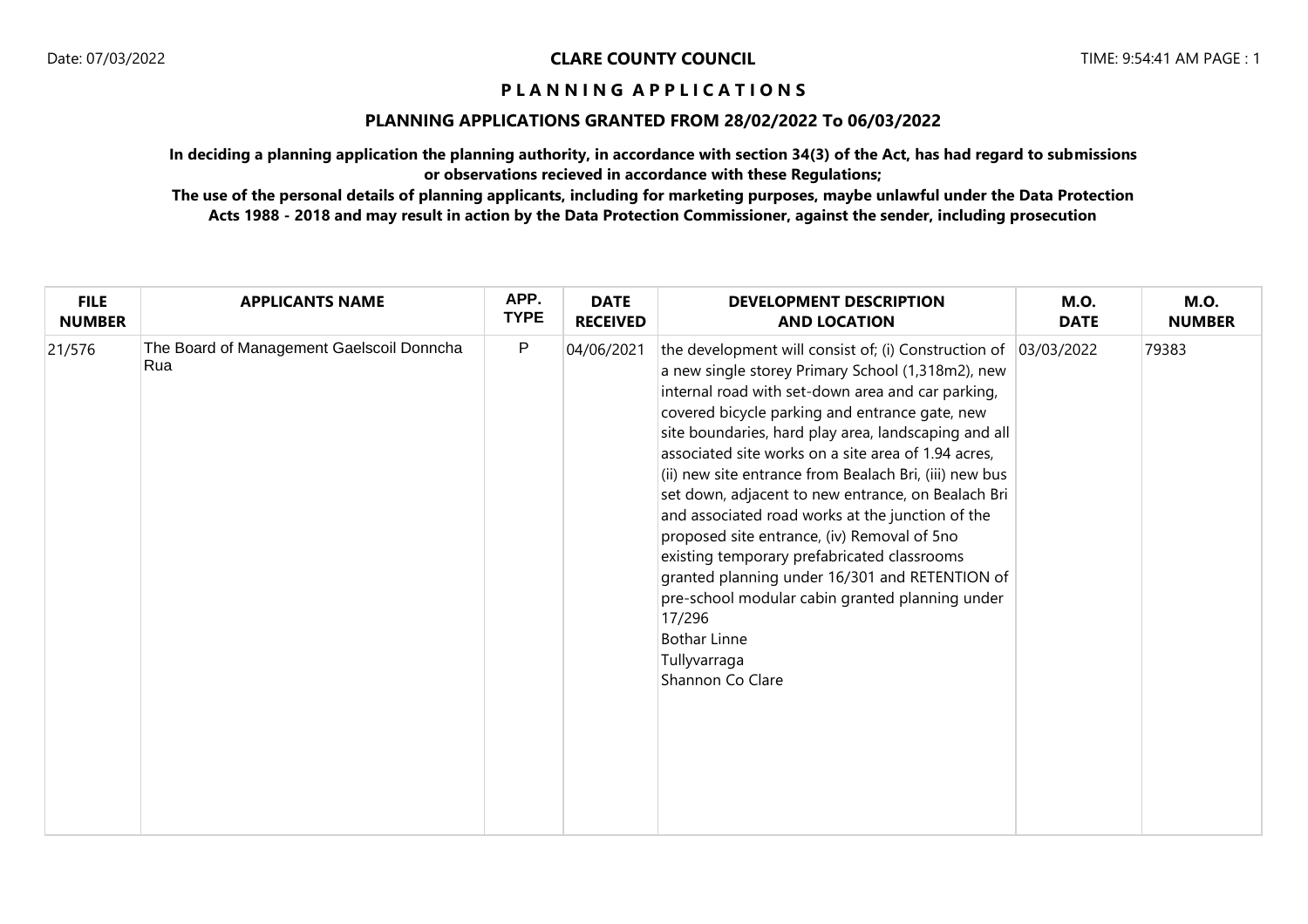### **PLANNING APPLICATIONS GRANTED FROM 28/02/2022 To 06/03/2022**

**In deciding a planning application the planning authority, in accordance with section 34(3) of the Act, has had regard to submissions or observations recieved in accordance with these Regulations;**

| 21/927  | Saoirse McMahon               | P | 02/09/2021 | to construct a dwelling house, site entrance,<br>private garage and on-site waste water treatment<br>system along with all associated site works and<br>ancillary services<br>Donoghboy<br>Moveen<br>Kilkee, Co Clare | 01/03/2022 | 79365 |
|---------|-------------------------------|---|------------|-----------------------------------------------------------------------------------------------------------------------------------------------------------------------------------------------------------------------|------------|-------|
| 21/933  | Tom O'Brien                   | P | 06/09/2021 | to convert existing stable / storage / building to<br>dwelling house, install a septic tank and<br>percolation area and carry out all associated site<br>works<br>Carrowbaun<br>Killaloe<br>Co Clare                  | 28/02/2022 | 79361 |
| 21/1043 | Eimear O'Brien & Brian O'Mara | P | 01/10/2021 | to construct a dwelling house, entrance, sewage<br>treatment system, bored well, garage/shed for<br>domestic use and all other associated site works<br>Ballynagleragh<br>Ogonnelloe<br>Scarriff<br>Co Clare          | 03/03/2022 | 79386 |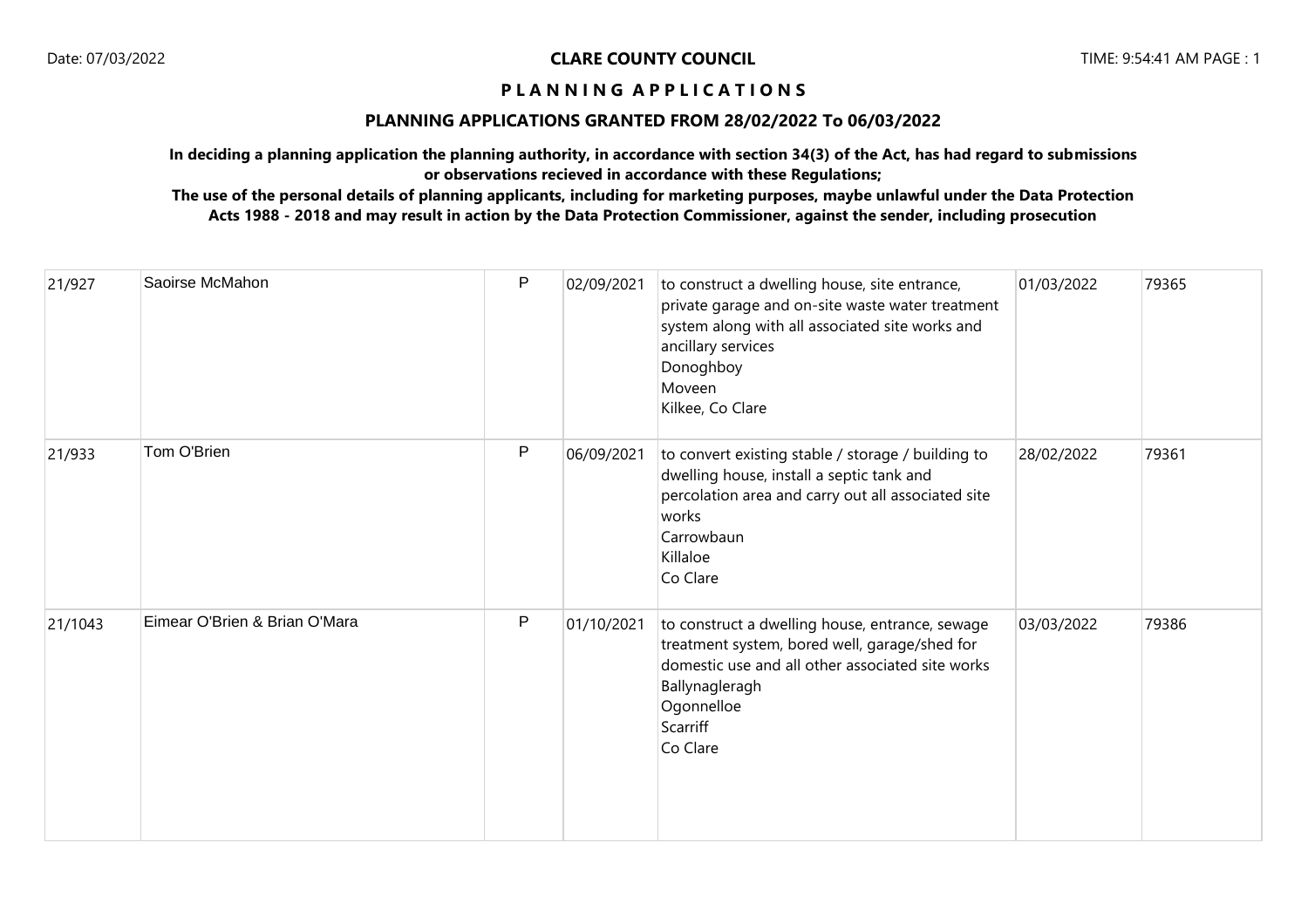### **PLANNING APPLICATIONS GRANTED FROM 28/02/2022 To 06/03/2022**

**In deciding a planning application the planning authority, in accordance with section 34(3) of the Act, has had regard to submissions or observations recieved in accordance with these Regulations;**

| 21/1194 | Gabrielle & David O'Brien | P | 11/11/2021 | to change of use of derelict retail unit to<br>residential. Re-building the ground floor lean to at<br>the rear and extending it up to first floor,<br>converting loft and adding a roof light and all<br>associated site and ancillary works<br>Main Street<br>Lahinch<br>Co Clare | 01/03/2022 | 79362 |
|---------|---------------------------|---|------------|-------------------------------------------------------------------------------------------------------------------------------------------------------------------------------------------------------------------------------------------------------------------------------------|------------|-------|
| 21/1214 | Sean O'Dwyer              | P | 17/11/2021 | to construct dwelling house, garage, waste water<br>treatment system, percolation area, entrance and<br>all associated site works<br>Cratloekeel<br>Cratloe<br>Co Clare                                                                                                             | 02/03/2022 | 79376 |
| 22/2    | Noel & Joe McCormack      | P | 05/01/2022 | for development, the development consists of the<br>construction of a slatted unit and associated site<br>works<br>Garraun<br>Clonlara,<br>Co Clare                                                                                                                                 | 28/02/2022 | 79360 |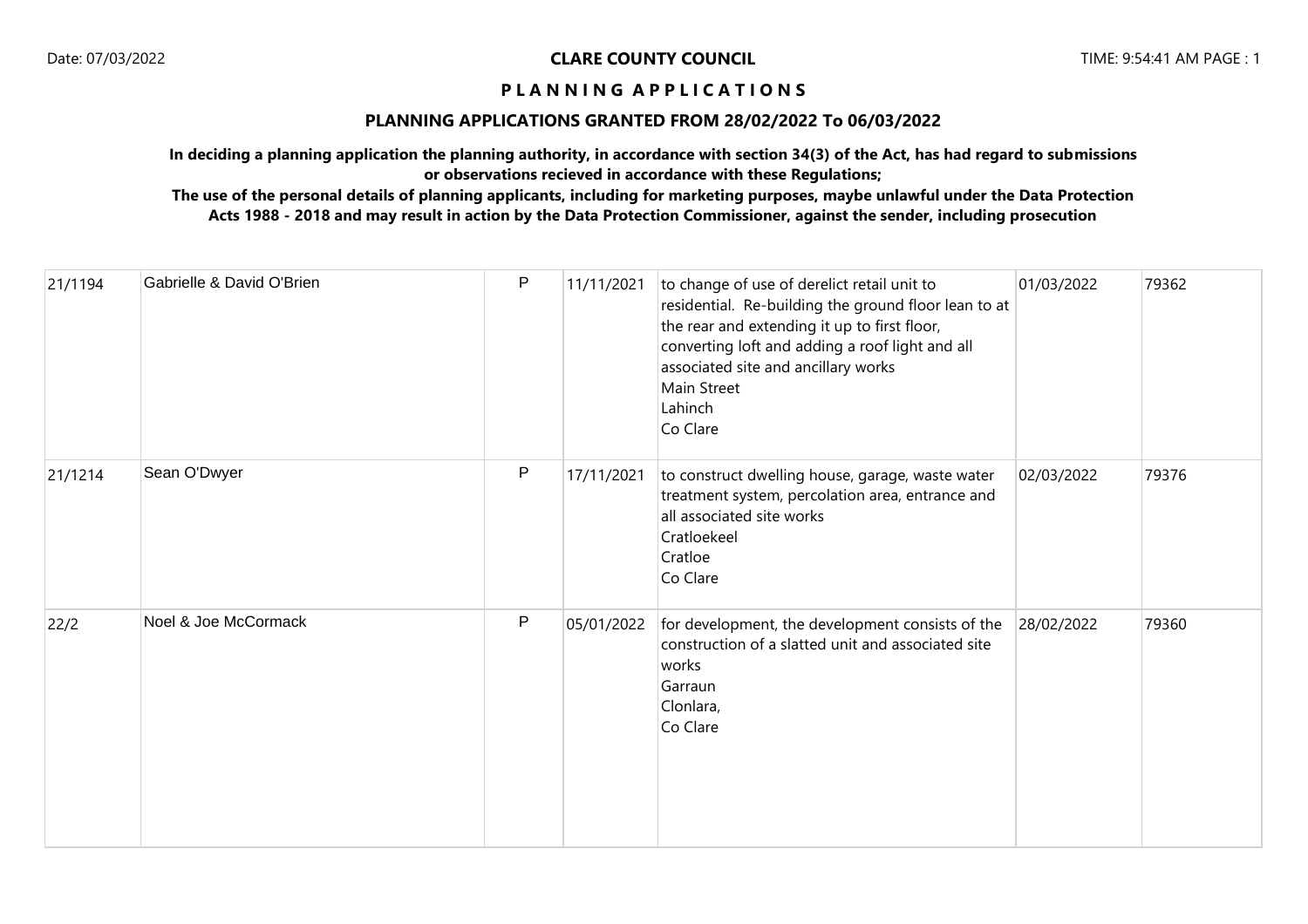## **PLANNING APPLICATIONS GRANTED FROM 28/02/2022 To 06/03/2022**

**In deciding a planning application the planning authority, in accordance with section 34(3) of the Act, has had regard to submissions or observations recieved in accordance with these Regulations;**

| 22/4 | Mary McMahon                | P | 06/01/2022 | to demolish existing shed and PERMISSION to<br>construct new front porch and single-storey rear<br>extension, including all ancillary site works<br>40 St Patricks Terrace<br>Kilrush,<br>Co Clare                                                                                                  | 02/03/2022 | 79374 |
|------|-----------------------------|---|------------|-----------------------------------------------------------------------------------------------------------------------------------------------------------------------------------------------------------------------------------------------------------------------------------------------------|------------|-------|
| 22/6 | Enda Connolly & Ruth Hunter | P | 06/01/2022 | for extensions to existing house comprising<br>demolition of existing rear extension (18.7 sqm)<br>and garden shed (9 sqm) and construction of new<br>single storey rear extension (64 sqm) and side<br>extension (23 sqm) and all related site works<br>Creag Ard<br>Cragg<br>Lahinch, Co Clare    | 02/03/2022 | 79375 |
| 22/7 | <b>Tony Griffey</b>         | P | 06/01/2022 | to (a) demolish previously constructed extensions<br>(b) construct new extension and carry out<br>alterations to dwellinghouse (c) Install new septic<br>tank and percolation area together with all<br>associated site development works and services<br>Ballroughan South<br>Kilmurry<br>Co Clare | 02/03/2022 | 79377 |